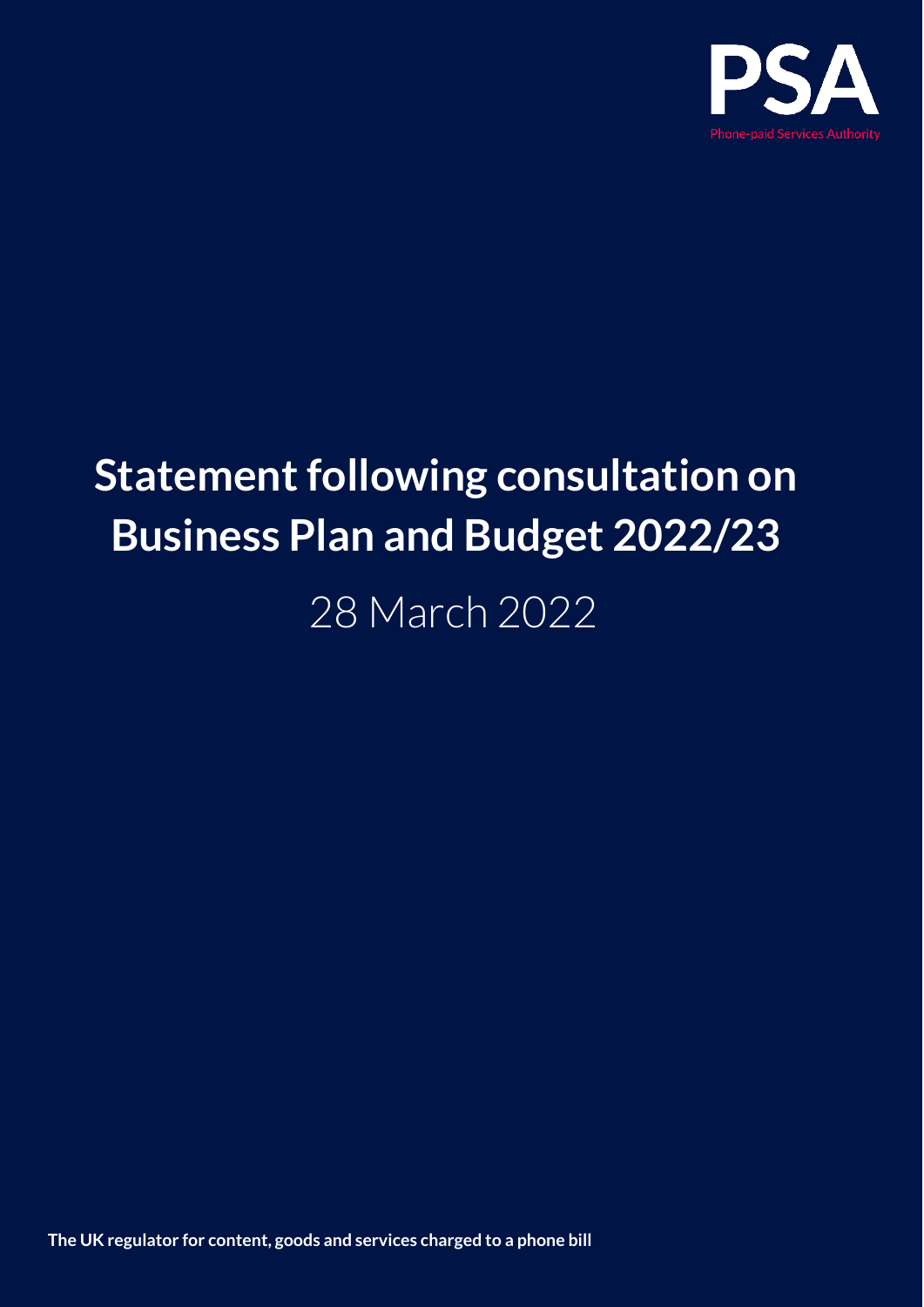## **Contents**

| 1. Consultation process                       |  |
|-----------------------------------------------|--|
|                                               |  |
| 2. PSA response to consultation comments      |  |
|                                               |  |
| 3. Finalised Business Plan and Budget 2022/23 |  |

Page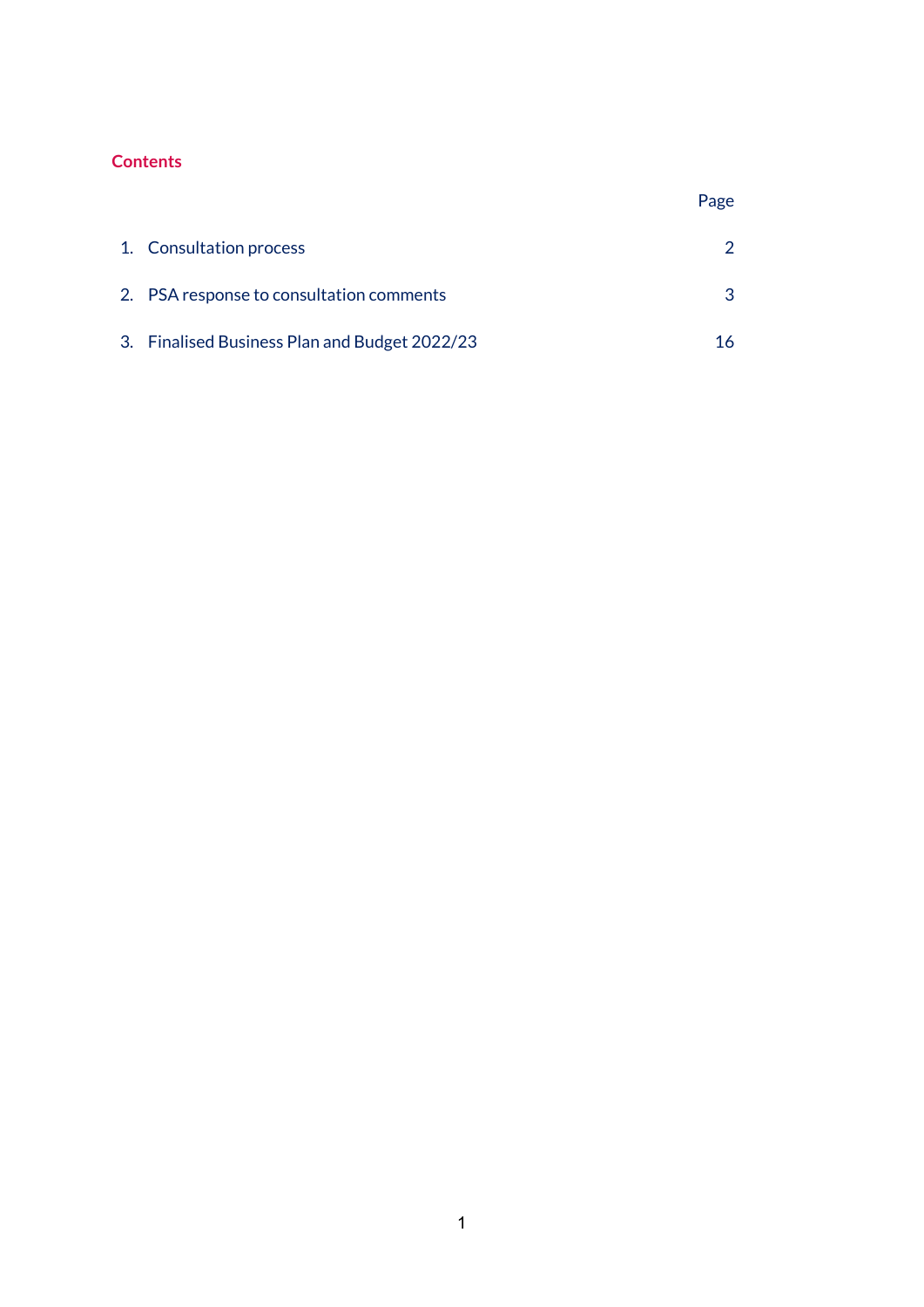# **1. Consultation process**

- 1.1. Our draft Business Plan and Budget 2022/23 was put out for public consultation on 14 December 2021, with a deadline for comment of 27 January 2022.
- 1.2. We have received seven consultation submissions:
	- Action 4
	- aimm (Association for Interactive Media and Micropayments)
	- BT
	- Paul Muggleton
	- Telecom2
	- Virgin Media O2
	- Vodafone
- 1.3. We have reviewed each submission in detail and our responses in respect of the publishable submissions are set out in section 2 of this document. As in previous years, we have written responses to be stand-alone with regard to each consultation submission (published separately alongside this statement), and therefore a number of similar points are repeated across these submissions.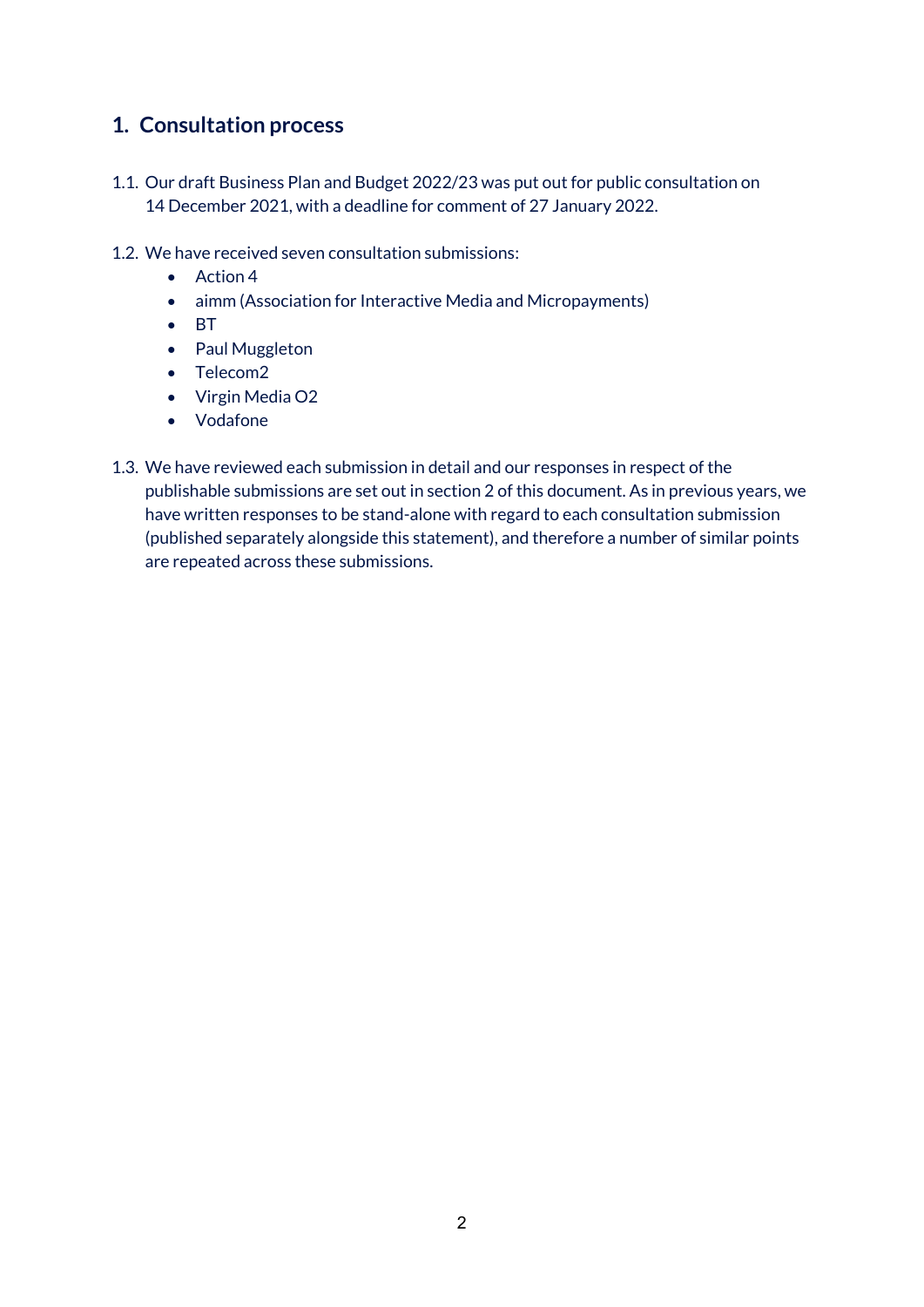# **2. PSA response to consultation comments**

## **2.1. Action 4**

- 2.1.1. We thank Action 4 for its submission.
- 2.1.2. With regards to our plans for 2022/23, we note Action 4's support for our ongoing commitment to engagement and transparency with industry. We also note the recognition for our work towards the introduction of Code 15.
- 2.1.3. Action 4 raises the issue of our office location and cost. Our current lease expires in December 2022, and there are a number of options to be considered during the year regarding where staff may be subsequently located for Q4 2022/23. These include a short lease extension to the current office; alternative office locations (London or otherwise); occupying serviced offices; and working from home.
- 2.1.4. Action 4 notes the increased budget in legal costs to be funded by the levy, which we confirm is due to outsourcing our Data Protection Officer requirements to an external consultancy. While we have said that we anticipate increasing levels of litigation in 2022/23, these will either be funded from the existing legal budget or recovered within adjudicatory admin charges.
- 2.1.5. As in previous years, Action 4 asserts that the value of the market for 2014/15 was £763.7m. This figure is inaccurate - the market size (as measured by outpayments from networks) for that year was  $E443.6m<sup>1</sup>$  $E443.6m<sup>1</sup>$  $E443.6m<sup>1</sup>$ , and therefore lower than the estimated figure for 2022/23.
- 2.1.6. Action 4 asserts a number of factors it believes are relevant to the cost of regulation and therefore the levy. For clarity, our view is that it is broadly determined by:
	- the UK statutory framework
	- activities needed to deliver regulatory remit / strategic purpose
	- risk assessment and proportionality
	- commitment to achieving operating efficiencies

- complaint and enquiry volumes
- adjudicatory policy
- market size
- commercial margins

<span id="page-3-0"></span> $1$  As per Network Returns submitted for that year, excluding any prior year adjustments for inaccuracies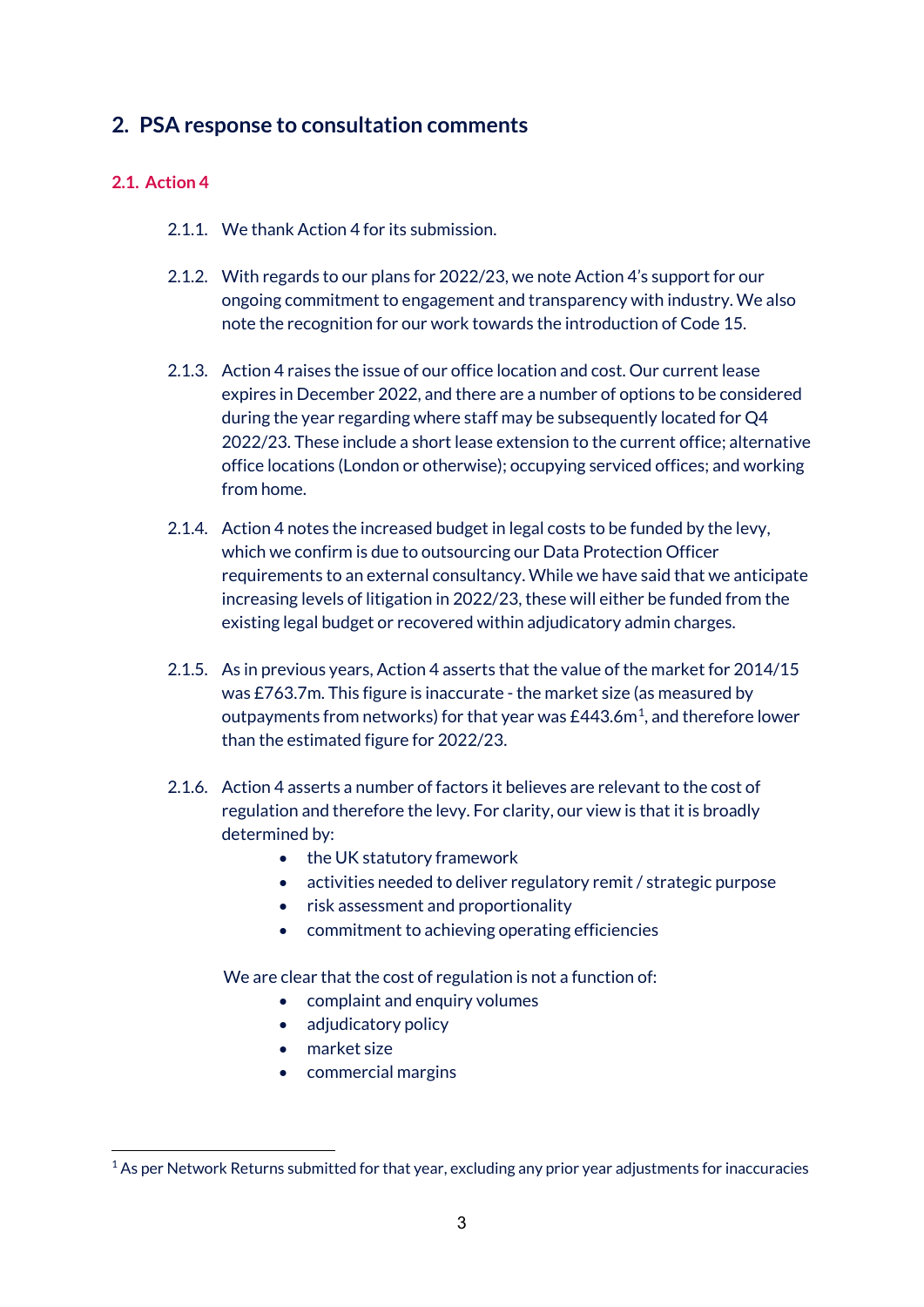- 2.1.7. With regards to the estimated size of the market for 2022/23, we have presented quarterly figures for the different sectors of the market, and a prudent estimate in the round of the likely size of the market for both the current 2021/22 year and the 2022/23 year on which the unadjusted levy percentage is based. These figures relate to outpayments from network operators to the next party in the value chain (and not therefore the value of consumer expenditure of phone-paid services) and respondents can find a detailed breakdown of this consumer spend in our published Annual Market Review.
- 2.1.8. We can confirm that the reduction in budgeted income from Registration is due to an expected decrease in the number of registered providers in the market.
- 2.1.9. We note Action 4's comments about PSA's organisation. For clarity, it is the responsibility of the PSA's senior leadership to determine the detailed nature of the organisation structure, while the PSA Board is responsible for the overall allocation of resources to match the delivery of the business plan activity.

### **2.2. aimm**

- 2.2.1. We thank aimm for its submission and understand that it represents the varying views of its members.
- 2.2.2. We note aimm's comments about staffing levels. Our view is that while our activity plans for 2022/23 and the overall cost of those plans are rightly open to scrutiny through this consultation process, it is the responsibility of the PSA's senior leadership to determine the detailed nature of the organisation structure, while the PSA Board is responsible for the overall allocation of resources to match the delivery of the business plan activity. Aimm's suggestion that staffing resources are directed towards commercial growth and business development in the sector suggests a misunderstanding of our role and remit as a regulator which is set out in our strategic purpose and delivered though the activity set out in our business plans
- 2.2.3. We note aimm's query about bad debt in 2020/21, which excludes admin charges from its analysis. Fines in 2020/21 were £3,635,000 and admin charges were £112,208, of which all but £39,305 was unpaid as bad debt. Our debt recovery activity enabled a further £39,961 to be recovered from previously allocated bad debt (including one debt outstanding from 2012/13), meaning the overall charge for bad debt in the 2020/21 accounts is £3,667,942.
- 2.2.4. We would repeat the explanation we provided last year to aimm's view that non-collection of fines "cannot be considered effective delivery by the regulator". We disagree strongly with this view as difficulties in collecting fines are driven almost entirely by the behaviour of non-compliant providers rather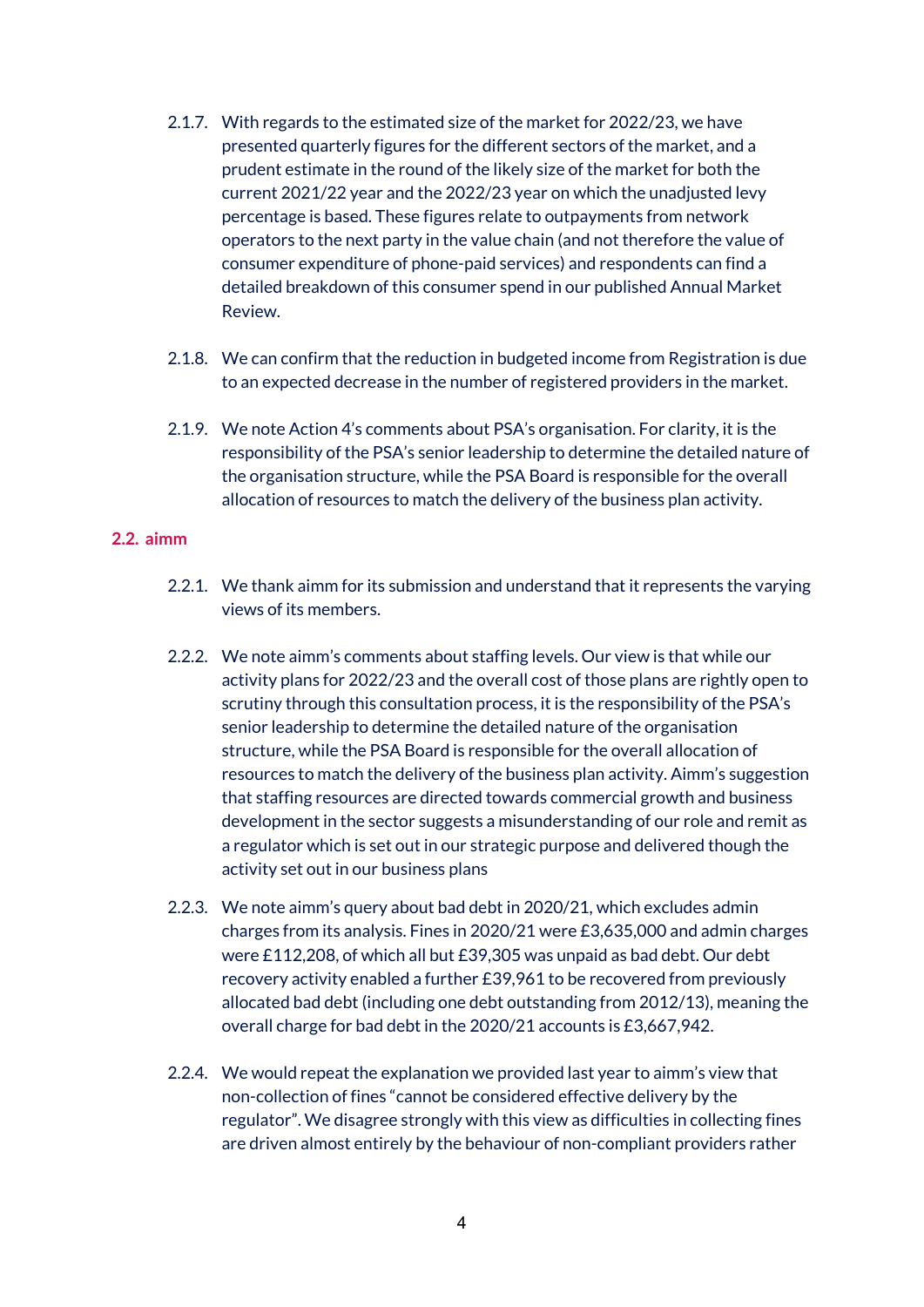than a lack of effort or effectiveness in our fine collection activity. . We remain consistent in our approach to fine collection and will reiterate the key factors:

- our experience of recent years shows that serious non-compliance has almost exclusively been carried out by providers with no longterm legitimate commitment to the market, and who often attempt to liquidate rather than rather than comply with regulation, deliver good services to consumers and seek to continue as viable businesses. Our recent strong emphasis on due diligence, risk assessment and control has been driven by this experience
- it is often clear in serious cases that it will be difficult to recover fines even before the case reaches a Tribunal. The Tribunal however has to consider cases on their merits. In reaching a fair and proportionate decision, it cannot be driven by the potential risk that a provider may not pay an imposed fine, nor can it consider the funding requirements of the PSA
- we will continue to rigorously pursue debt collection in 2022/23 through all legal means, so that every avenue is explored to hold providers to account
- fines are an important sanction available to the Tribunal to act as a means of deterring non-compliance, but not the only one. Where fines are not paid, we will usually seek to prohibit the provider or individuals behind it from the market, preventing them from continuing to cause harm to consumers. Furthermore, in order to ensure consumers of phone-paid services are protected more broadly, we also share information (where lawful and appropriate) with other relevant regulators to allow them to consider enforcement measures that extend beyond our remit.
- 2.2.5. In terms of aimm's observations about data and what the PSA makes available to providers, our view, as set out clearly in Code 15, is that each provider in the value chain should have the relevant systems and processes in place to enable them to conduct appropriate due diligence, risk assessment and control. We receive complaint information from consumers as part of a range of intelligence to help us assess compliance with the Code, and specifically explain to individual consumers that they need to seek redress directly from providers should they wish to do so. Where we hold information that we think will be beneficial to share with providers, we will continue to assess our ability to do so under Data Protection legislation and confidentiality obligations set out in the Code.
- 2.2.6. We note aimm's concern about the length of time investigations take, and our intention is that, as designed, the application of Code 15 in 2022/23 will enable issues to be resolved more quickly – whether informally or through formal investigation.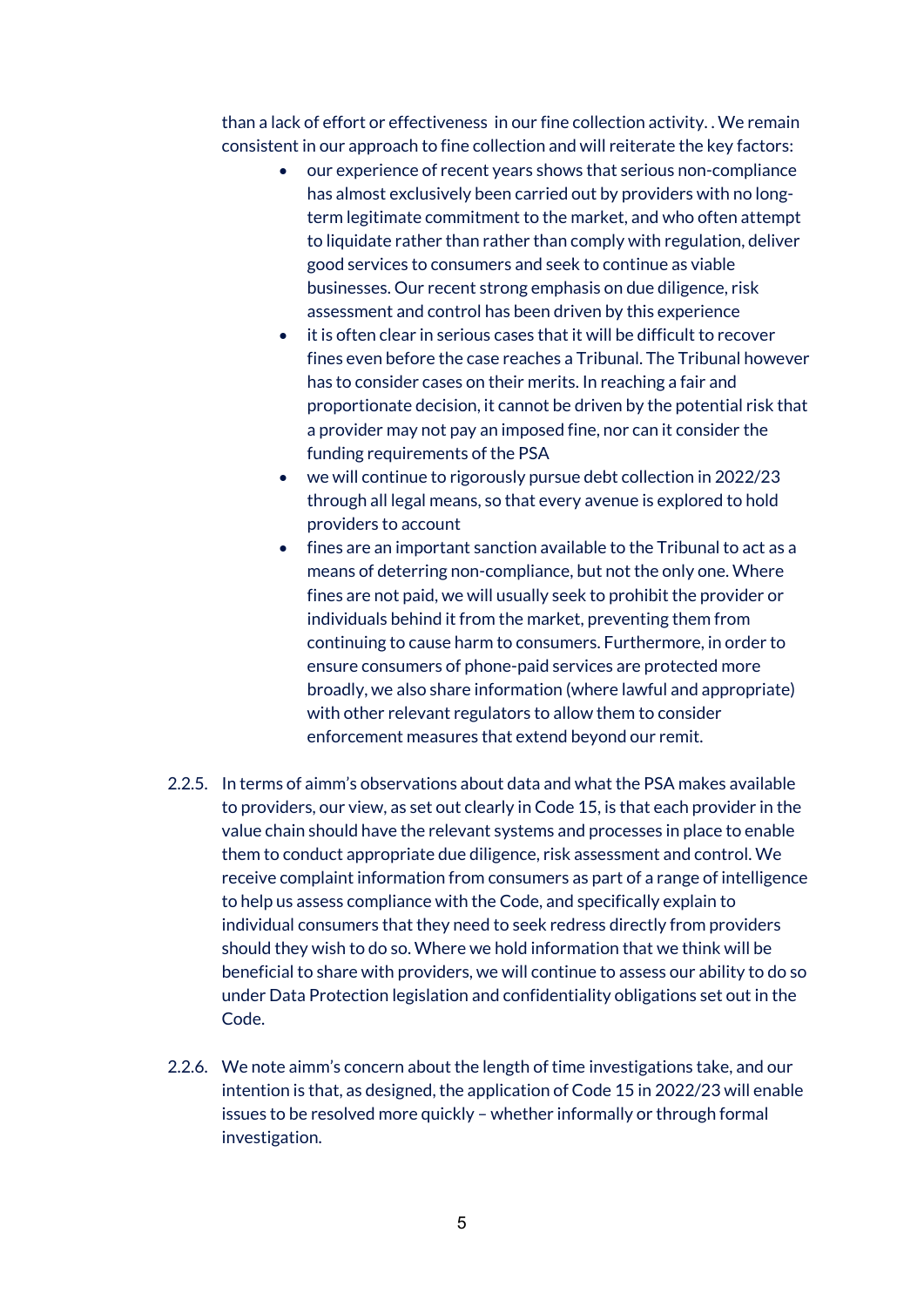- 2.2.7. With regard to aimm's observations about the value of including industry opinion in assessing the effectiveness of phone-paid services regulation, we will continue to take this into account where relevant to the delivery of our remit and strategic purposes. Our recent consultations and regular stakeholder engagement provide ongoing opinion on a range of regulatory activity, and for 2022/23, the PSA Board will continue to assess performance through consideration of usual balance scorecard parameters – financial, stakeholders, processes, staff engagement and regulatory effectiveness.
- 2.2.8. We note aimm's offer regarding the development of our Registration system, and we will continue in 2022/23 to welcome constructive input from providers. We are clear, however, that Registration remains straightforward for the vast majority of providers who have services that consumers knowingly and willingly wish to engage with.
- 2.2.9. We agree with aimm that consumer education is an important factor is building trust in the phone-paid services market, but are clear that our role does not include doing so to promote commercial growth. In 2022/23 we will continue to provide a range of information on the 'For Consumers' part of our website, and respond where appropriate to issues raised with us by consumers including via social media platforms. While we aim to deliver the activity set out at 4.4.1 of the Business Plan and Budget, we are also realistic that we do not have the resources to instigate reaching large numbers of consumers directly other than through the consumer survey conducted as part of the Annual Market Review (although we may do so indirectly through responding to media enquiries).
- 2.2.10. aimm states that "the budget set once again makes the regulator a larger entity than many that it regulates in the industry". We would observe that, as set out in our market assumptions for the 2022/23 year, the market is dominated by major brands that significantly dwarf the PSA in terms of finances and staff numbers.
- 2.2.11. In the context of points raised by aimm regarding the size of the budget, our view is that the cost of regulation is broadly determined by:
	- the UK statutory framework
	- activities needed to deliver regulatory remit / strategic purpose
	- risk assessment and proportionality
	- commitment to achieving operating efficiencies

- complaint and enquiry volumes
- adjudicatory policy
- market size
- commercial margins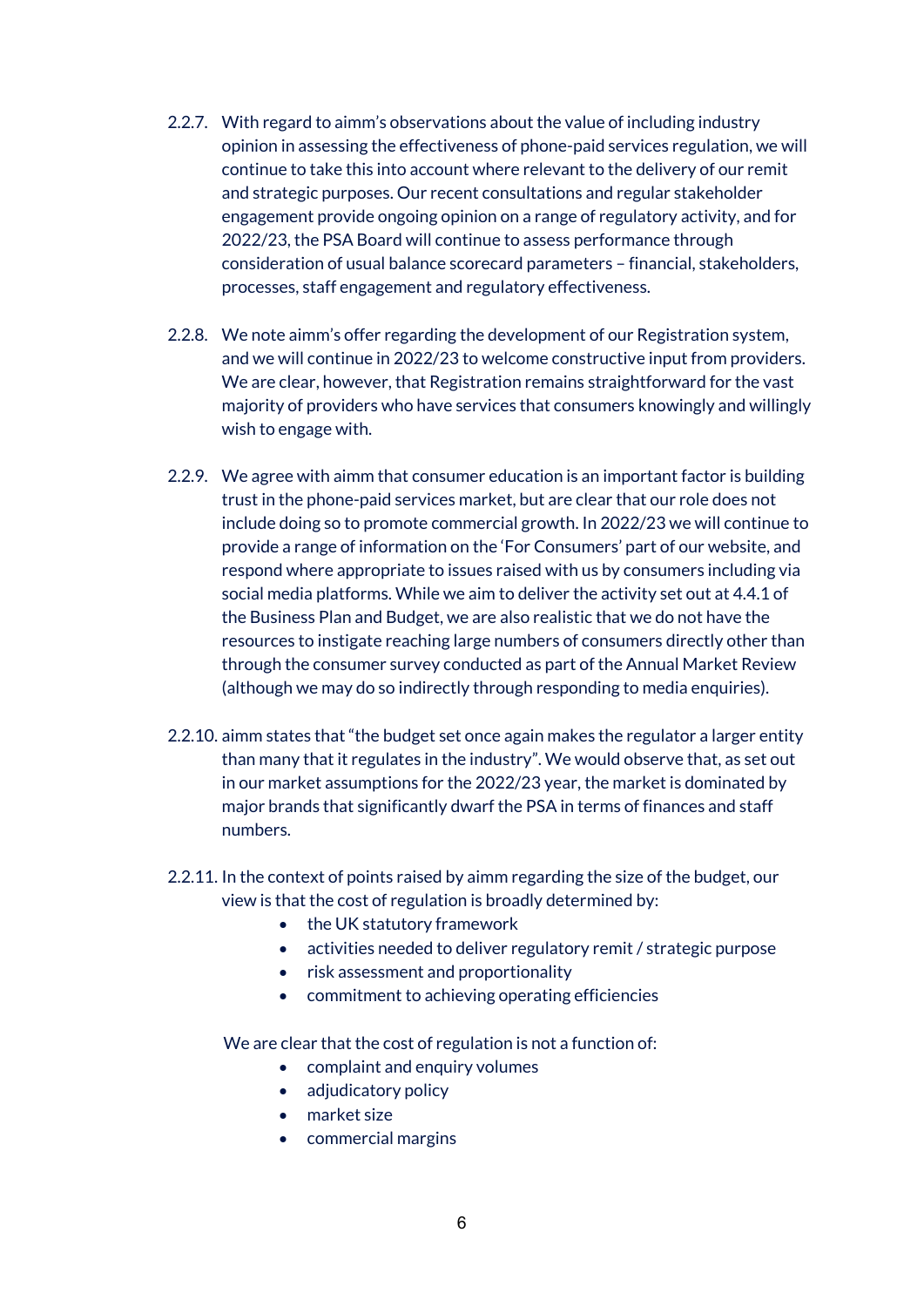- 2.2.12. We do not agree with aimm's view that "costs have been controlled but not necessarily cut". Given that around 70% of our cost base relates to staff, we believe RPI is the correct measure of inflation to use since it includes changes in the cost of mortgage payments. We recognise there are different methodologies that can be used to calculate comparative values of money over time, and we are happy to confirm our approach. The budget for 2015/16 was £4,444k, which we calculate to be £5,571k in 2022/23 prices using a methodology based on RPI at the start of each financial year, and current RPI of 7.5% for the 2022/23 year. An alternative methodology such as the Bank of England Inflation Calculator uses average annual inflation rates – with £4,444k in 2015 calculated to be worth £5,242k in 2021 and (adding a further 7.5% to get to 2022 prices) £5,635k in 2022. In either case, the 22/23 value of the £4,444k budget from 2015/16 (i.e. £5,571k or £5,635k) is significantly more than either the originally proposed budget figure of £4,069k or the final figure for the 22/23 budget of £3,878k.
- 2.2.13. aimm notes the increased budget in legal costs to be funded by the levy, which we confirm is due to outsourcing our Data Protection Officer requirements to an external consultancy. This resource is not included in the revised budget headcount of 36.4 FTE.
- 2.2.14. We note aimm's questions around the levy reconciliation process, which include an assumption that is not true in practice. As set out, the process is with regard to the PSA budget to be recovered, and as such the figures concerned are as published in the Business Plan and Budget. aimm's questions imply that any collected fines will automatically be used to offset future levy requirements, which is not the case. In the first instance, and as set out as part of the Code 15 consultation, consideration will be given to clause 7.2.4: "the PSA will hold reserves in such amounts as it deems reasonable and necessary to ensure the smooth and continued operation of the organisation and the performance of its regulatory functions." In practice, the PSA depleted its reserves by £771k in 2020/21, and any fines recovered in 2021/22 will be used first to replenish reserves. We would also note that the reserves held by the PSA are linked to contingencies – including costs of winding-up - identified on our corporate risk register and are audited by the NAO.
- 2.2.15. We note aimm's question about our office location and cost. Our current lease expires in December 2022, and there are a number of options to be considered during the year regarding where staff may be subsequently located for Q4 2022/23. These include a short lease extension to the current office; alternative office locations (London or otherwise); occupying serviced offices; and working from home.
- 2.2.16. We are happy to reassure aimm members that, as in previous years, the budget has been built on a zero-based approach to cover the activities set out in the Business Plan and Budget. We stand by the survey data from the Annual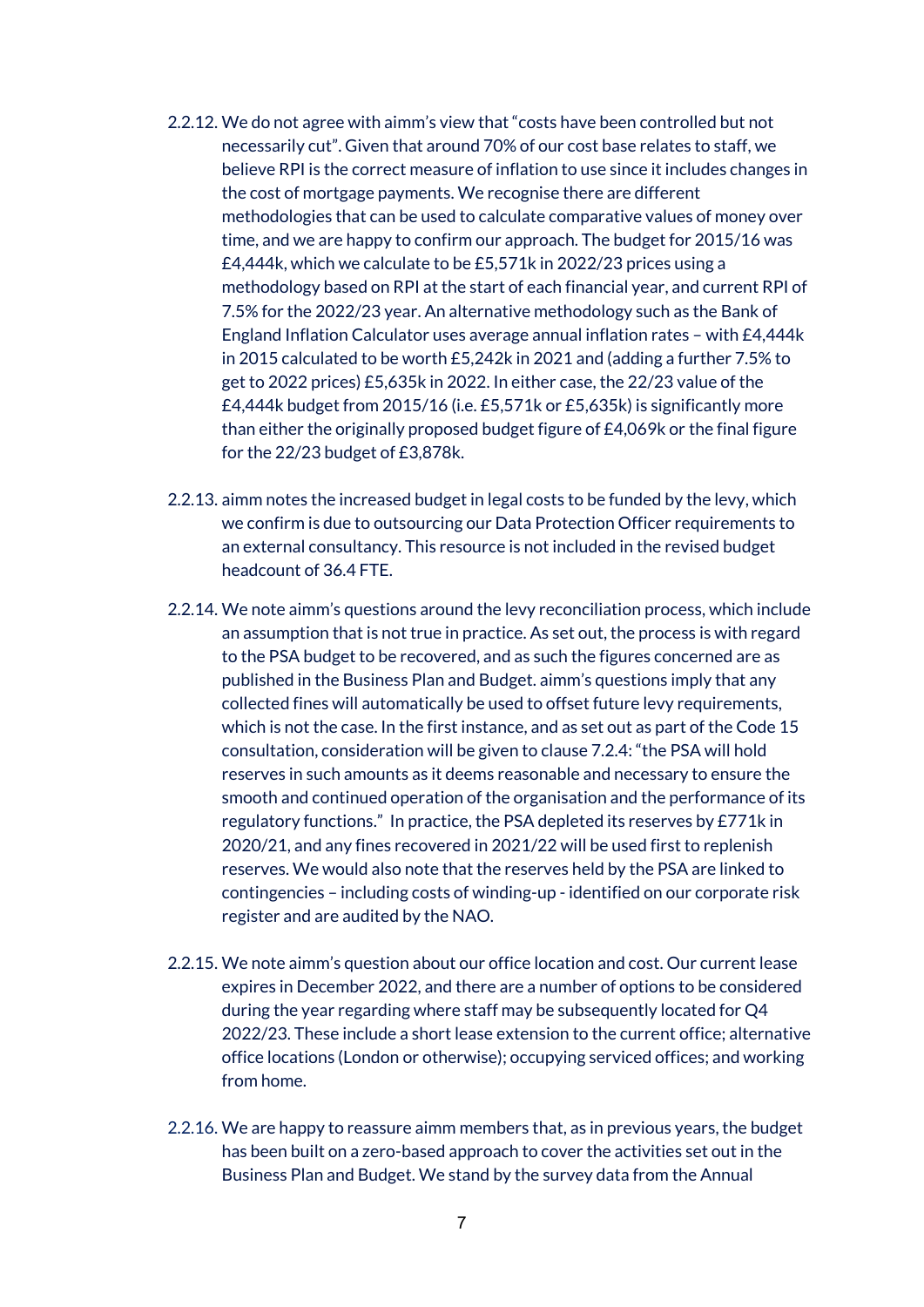Market review, but would note that in any case in 2022/23 our activity plan overall is to deliver our strategic purposes, including through implementing Code 15, to ensure consumers are protected from harm in the first place – irrespective of whether their survey responses indicate they have experienced issues in the past.

## **2.3. BT**

- 2.3.1. We thank BT for its response and welcome the "support for PSA's priorities and supporting activity plans for 2022/23".
- 2.3.2. We note BT's views on verification and market entry and believe the activity we set out in the Business Plan and Budget will achieve in 2022/23 BT's desire to "increase the likelihood of only genuine companies operating premium rate services".
- 2.3.3. With regard to Registration fees, these were included within the review of PSA's overall funding arrangements in 2020/21. This included consideration as to whether fees could replace the levy (e.g. by charging providers based on their relative size), but we concluded that this would lead to significant instability in terms of PSA income and annual fee levels. Registration fees therefore continue to be set to ensure providers contribute broadly to the ongoing costs of Registration activity within the PSA budget.
- 2.3.4. We agree with BT's assessment that increased engagement with those major providers that make up the vast majority of the market is essential to ensuring positive consumer experiences and the prevention of any possible causes of harm.
- 2.3.5. We are happy to confirm that the fine paid by BT Agilemedia will be accounted for during the 2021/22 year, but that it is expected it will be used to replenish the PSA reserves that were depleted by £771k in 2020/21 (and not therefore be available to adjust the levy requirement for 2022/23). These reserves are linked to contingencies – including costs of winding-up –identified on our corporate risk register and are audited by the NAO.
- 2.3.6. We will contact BT outside of this consultation exercise to discuss outcomes from our work on consumer education and media engagement in 2021/22. In terms of our planned activities for 2022/23, we will continue to provide a range of information on the 'For Consumers' part of our website and respond where appropriate to issues raised on social media platforms. While we aim to deliver the activity set out at 4.4.1 of the Business Plan and Budget, we are also realistic that we do not have the resources to instigate reaching large numbers of consumers directly other than through the consumer survey conducted as part of the Annual Market Review (although we may do so indirectly through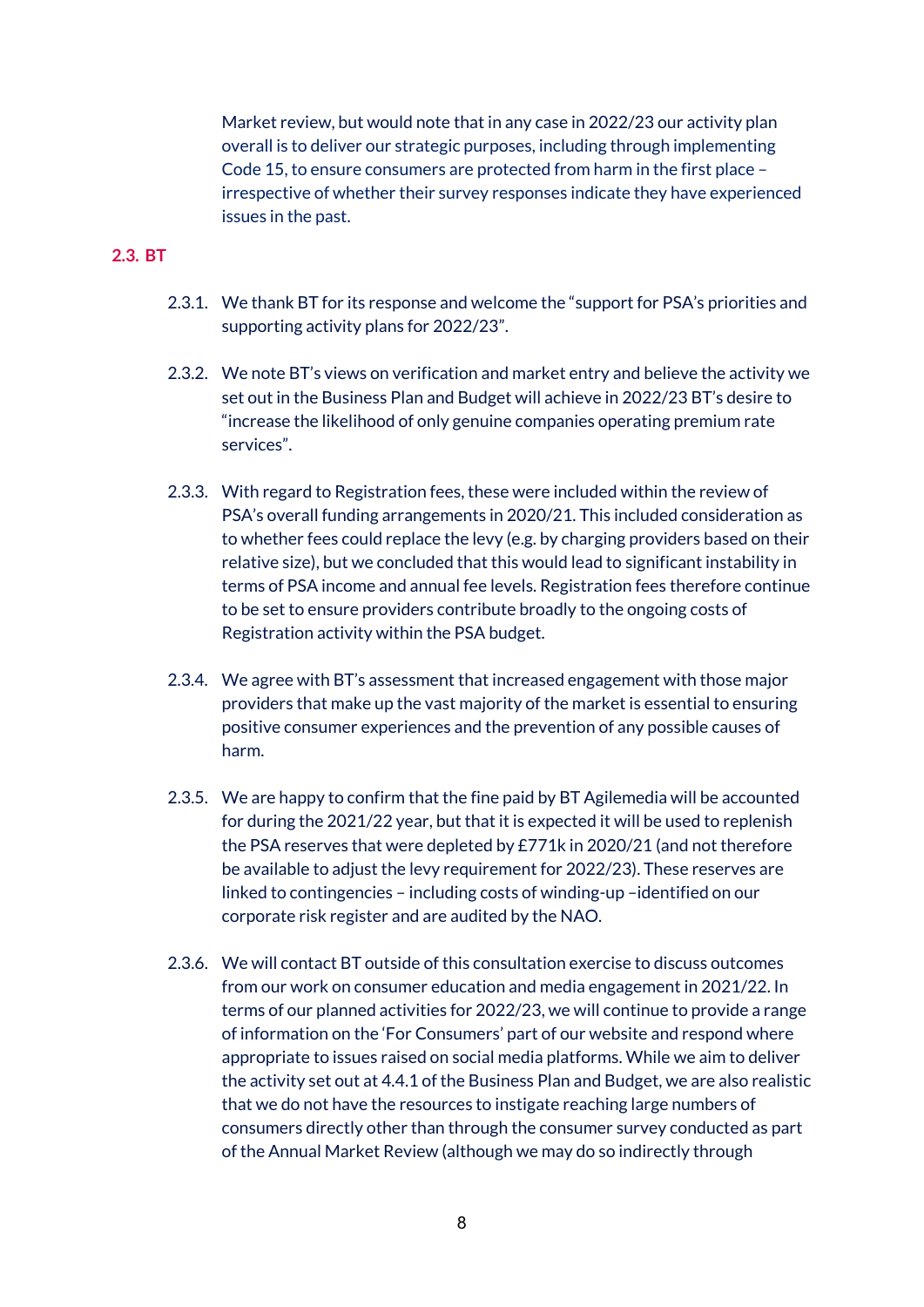responding to media enquiries)– and therefore welcome the opportunity to explore this through BT's customer base.

## **2.4. Paul Muggleton**

- 2.4.1. We thank Mr Muggleton for his response and welcome the contributions he has made behalf of consumers in recent years.
- 2.4.2. We note Mr Muggleton's views on requiring PIN verification of existing subscriptions and would observe that this was considered both under Code 14 and as part of the development of Code 15. Our view is that we now have sufficient protections in place for consumers while avoiding a regulatory burden that would undermine the delivery of reputable subscription services.
- 2.4.3. With regards to Mr Muggleton's call for a higher rate of levy for ICSS services, we considered a wide range of options as part of our funding review in 2020/21. Our conclusion was that a levy funding model based on individual service types and the assessment of risk they pose to consumers is unworkable in practice, both in terms of collection and the resultant significant instability in PSA's income. However, we would reassure Mr Muggleton that ICSS services remain at the forefront of our enforcement strategy for 2022/23.
- 2.4.4. We note Mr Muggleton's comments regarding our communications with consumers and would observe that our recent website refresh addresses a number of the points raised. We would reassure Mr Muggleton that during 2022/23 we will continue to work on our communications with consumers to ensure as far as possible that they provide clear and useful information to consumers. Our Consumer Panel will continue to support these work, and specific suggestions and observations from consumers are always welcome and will be considered.

### **2.5. Telecom2**

- 2.5.1. We thank Telecom2 for its submission and welcome its view that the "plans for 2022/23 provide a good basis for regulation".
- 2.5.2. With regard to communicating with and educating consumers, the Business Plan and Budget provides an overview of the activity we already are committed to undertaking in this area. However, we would emphasise that with regards to issues raised by consumers, our starting point is to evaluate this information as part of our overall intelligence gathering, rather than engage in dialogue on social media.
- 2.5.3. We note Telecom2's views on the time it takes for formal investigations to be completed. We observe that the vast majority of cases that have taken a long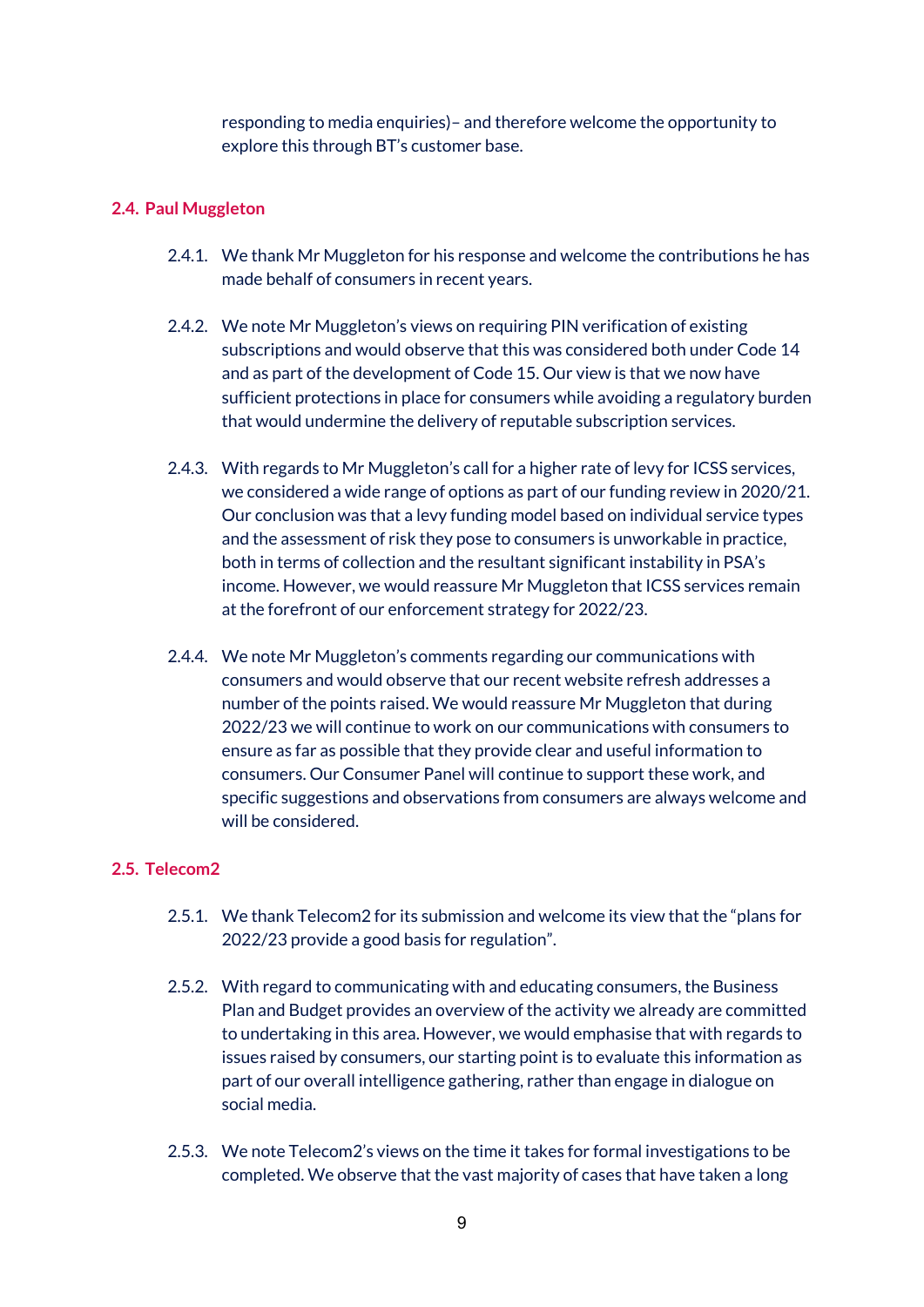time to conclude in recent years have involved significant degrees of obfuscation, delaying tactics and deliberate lack of cooperation on the part of the investigated parties. We have designed Code 15, in a more compliant market, with a view to identifying and dealing with issues more quickly should they arise.

- 2.5.4. With regards to Telecom2's comments regarding how we instigate formal investigations, each decision to proceed is based on published criteria, with complaints from consumers only forming part of the intelligence behind our assessment against these criteria. We would also note that, in response to Telecom2's views that Code compliance is "open to interpretation" and that compliance areas are "not tightly defined", the investigations and enforcement procedures set out in the Code have full regard to public law principles. This includes ensuring fairness and human rights meaning that all persons being investigated are able to respond fully to a case including the submission of any alternative interpretation or methods of compliance undertaken. Furthermore, adjudications are undertaken by independently functioning Tribunals who will consider all submissions and evidence before them before making any determination in respect of breaches and/or sanctions.
- 2.5.5. Telecom2 correctly identifies a "focus on ICSS", which we explicitly identified as a challenge in the Business Plan and Budget for 2022/23. A number of both consumers and industry participants have told us in responses to recent PSA consultations that ICSS offer little or no value to consumers – some go as far as to call for them to be banned. Our view is that while ICSS exist in law as legitimate services, our consistent experience in practice – through intelligence gathering and investigatory work – is that many of these services continue to generate significant consumer harm. The Standards and requirements set out in Code 15 are clear for all service providers, and we will underpin them with effective engagement and enforcement during 2022/23.
- 2.5.6. We note Telecom2's views on Registration and would observe that the Business Plan and Budget sets out our plans for enhanced verification. With regards to the Registration system itself, we will continue in 2022/23 to welcome constructive input from providers. We are clear, however, that Registration remains straightforward for the vast majority of providers who have services that consumers knowingly and willingly wish to engage with.
- 2.5.7. With regard to Telecom2's comments regarding our Consumer Panel's composition, we would observe that their remit and representation is clear and that we value the insights they bring. They contribute significantly to our overall consumer intelligence gathering alongside other sources including our consumer survey, consumer responses to consultations, work with other panels, consumer groups and PSA staff.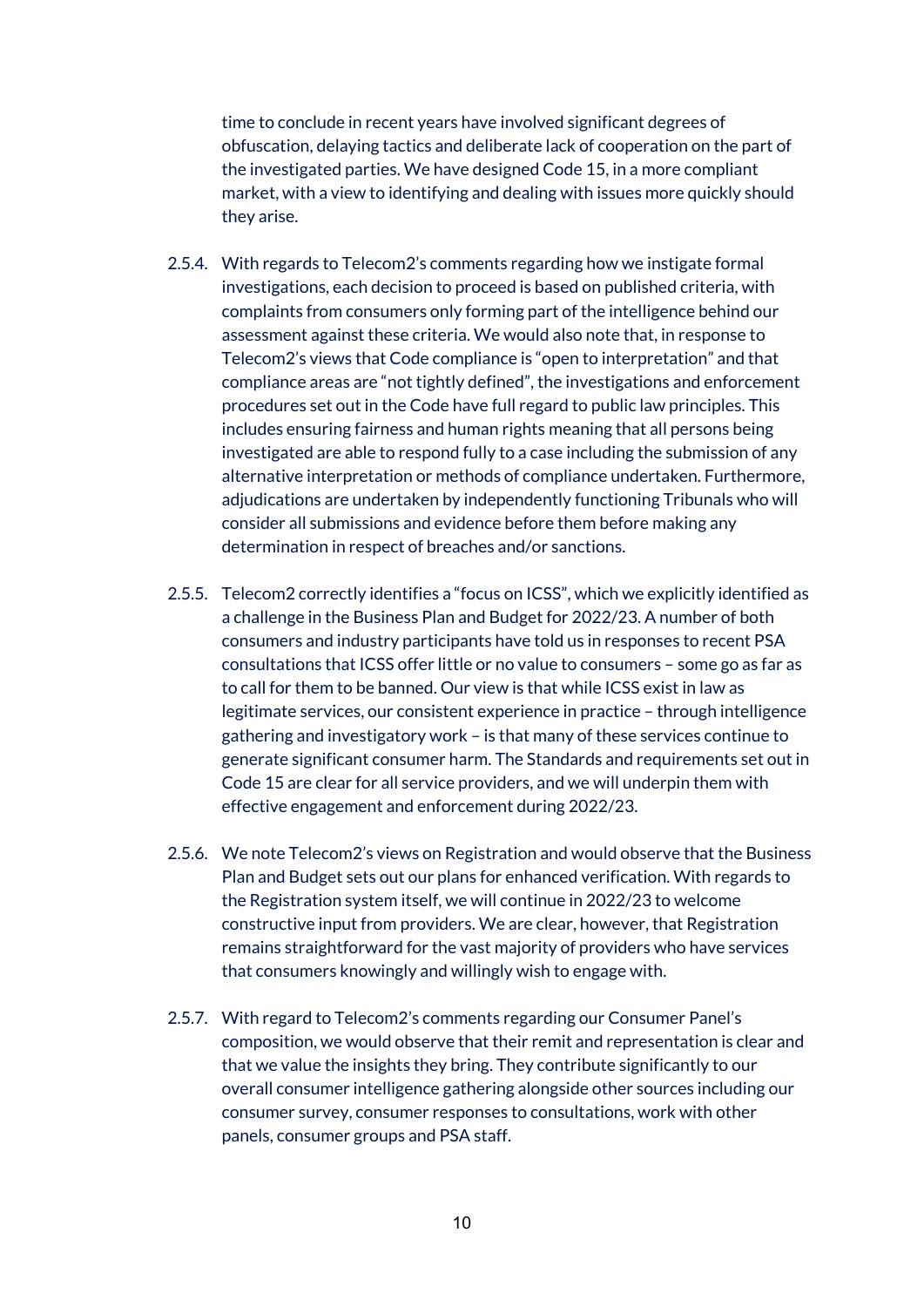- 2.5.8. We do not agree with Telecom2's view that the PSA should forward complainant details. We receive complaint information from consumers as part of a range of intelligence to help us assess compliance with the Code, and specifically ask individual consumers to seek redress directly from providers should they wish to do so. Where we hold information that we think will be appropriate and beneficial to share with providers, we will continue to assess our ability to do so under Data Protection legislation and confidentiality obligations set out in the Code.
- 2.5.9. We note Telecom2's observation about our office location and cost. Our current lease expires in December 2022, and there are a number of options to be considered during the year regarding where staff may be subsequently located for Q4 2022/23. These include a short lease extension to the current office; alternative office locations (London or otherwise); occupying serviced offices; and working from home.
- 2.5.10. We note Telecom2's comments about staffing levels. Our view is that while our activity plans for 2022/23 and the overall cost of those plans are rightly open to scrutiny through this consultation process, it is the responsibility of the PSA's senior leadership to determine the detailed nature of the organisation structure, while the PSA Board is responsible for the overall allocation of resources to match the delivery of the business plan activity.
- 2.5.11. We do not agree with Telecom2's view that the amount of levy required should be related to the size of the market. Our view is that the cost of regulation is broadly determined by:
	- the UK statutory framework
	- activities needed to deliver regulatory remit / strategic purpose
	- risk assessment and proportionality
	- commitment to achieving operating efficiencies

- complaint and enquiry volumes
- adjudicatory policy
- market size
- commercial margins
- 2.5.12. Telecom2 raises again the issue of our fines and their impact, suggesting that we "should consider setting them at more realistic levels that don't force providers to cease operating and so make them unenforceable". We are happy to reiterate:
	- the impact of substantial fines on a company adjudicated against is assessed as part of the consideration of proportionality by Tribunals. In common with other regulators, the Tribunal also considers whether it is necessary to remove the financial benefit to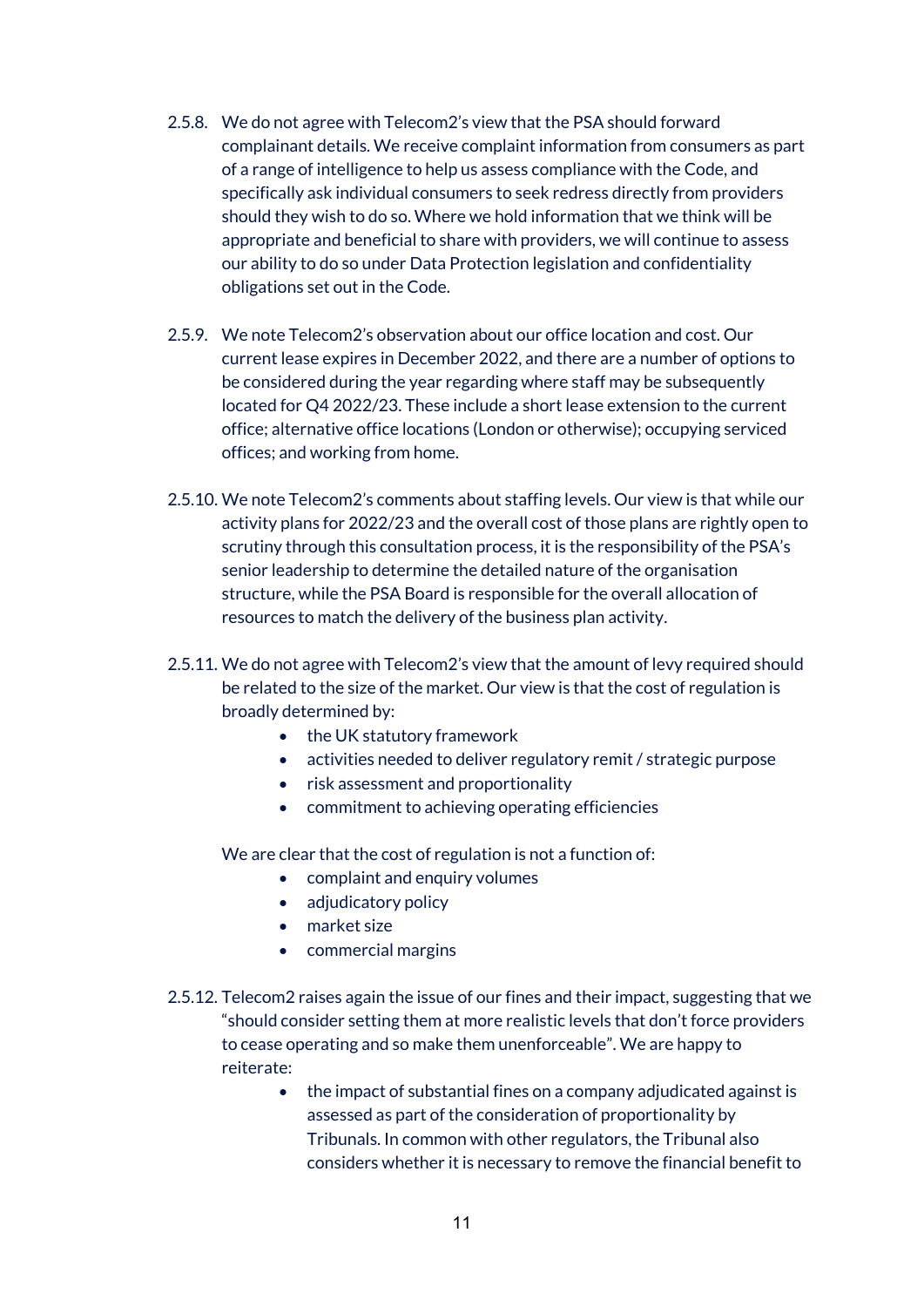the company arising from the breaches in question and also the need for the fine to be set at a level which acts as a deterrent to others in the market. Reasoning is clearly set out in published adjudications.

- we do not agree they deter innovation, unless such "innovation" is being designed by providers to specifically exploit consumers. Otherwise, we look forward to continuing to engage with industry to ensure compliant new ideas are brought to market for the benefit of consumers. Code 15 has flexibility built into it that will allow the PSA to work with providers to try to support bringing new and innovative services to market that operate in the consumer interest.
- 2.5.13. We note Telecom2's view that we should "seriously consider applying a levy to the access charge". The PSA cannot apply a levy to the access charge element of phone-paid services as it is not within our regulatory remit.
- 2.5.14. Telecom2 makes some comments regarding factors that might influence the size of the phone-paid services market in the future, but does not offer an alternative estimate to the one put forward in the Business Plan and Budget. We would point out, however, that it is not our role to promote commercial growth and business development in the sector but, as stated in 2.5.12, we welcome the opportunity to explore with industry how new services can be brought to market for the benefit of consumers.
- 2.5.15. With regards comments on the content of actual complaints made to us, we would reassure Telecom2 that, as with issues raised on social media, we evaluate this information as part of our overall intelligence gathering and that decisions to proceed with any investigatory work is subject to clear criteria. What we are unable to accept, however, is that these criteria should include some sort of acceptable threshold level of consumer harm in relation to the scale of the service.

### **2.6. Virgin Media O2**

- 2.6.1. We thank Virgin Media O2 for its submission and note the broad agreement "with the PSA's observations set out in this consultation".
- 2.6.2. We note the comments made by Virgin Media O2 regarding the PSA's budget, and in response would make the following observations:
	- while our activity plans for 2022/23 and the overall cost of those plans are rightly open to scrutiny through this consultation process, it is the responsibility of the PSA's senior leadership to determine the detailed nature of the organisation structure (as attached aa an Appendix to this Statement), while the PSA Board is responsible for the overall allocation of resources to match the delivery of the business plan activity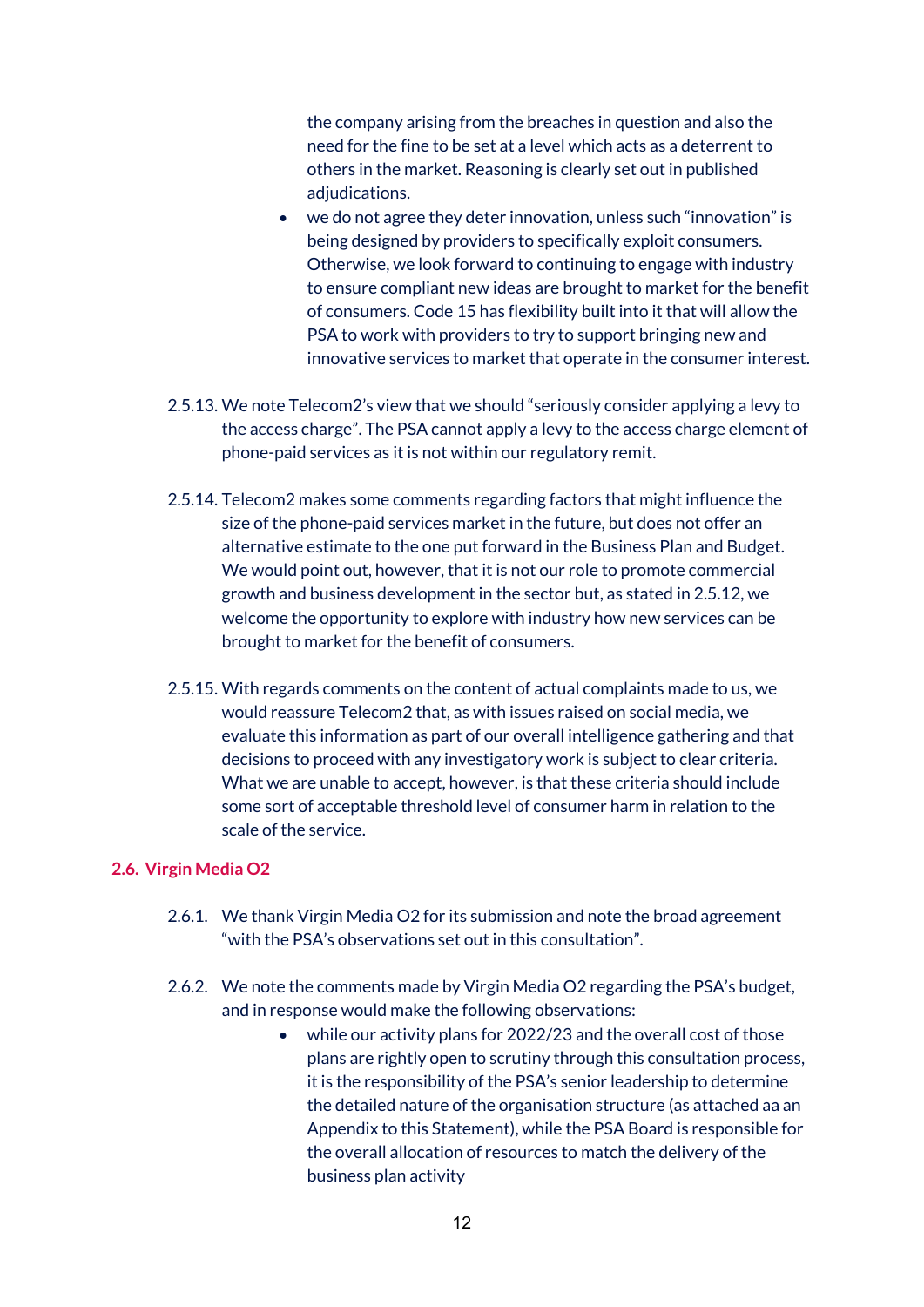- the digital transformation savings form part of the overall realterms savings of £1.6m achieved since 2015/16; we would also note that following a reassessment during Q4 2021/22 of resourcing requirements for Code 15, we have further reduced our budgeted headcount to 36.4 FTE
- the decision to outsource the work of a Data Protection Officer was taken for operational, not budgetary, reasons
- we already commit economically sensible resources towards debt recovery of funds from providers who have gone primarily gone into liquidation.
- 2.6.3. With regards to Virgin Media O2's comments on the lack of funds available to offset the levy:
	- net collection of fines and admin charges in 2020/21 was £79k, resulting from all but £39k of £3,635k fines and £112k admin charges being unpaid as bad debt, and a further £40k being recovered from previously allocated bad debt
	- to honour our commitment to hold the required levy to £1.8m in 2020/21, we therefore had to use £771k of reserves
	- in practice, rather than seek to recover this figure in 2021/22 through additional levy over and above the PSA budget, the PSA will use any fines recovered to replenish these reserves first before any redistribution back to funders is considered. We do not expect collected fines and admin charges in 2021/22 to sufficiently reach this level. It should be noted that the reserves held by the PSA in respect of contingencies – including costs of winding-up – are identified on our corporate risk register and audited by the NAO.

## **2.7. Vodafone**

- 2.7.1. We thank Vodafone for its submission and note its broad view that the cost of regulation should be lower in the longer-term. We have further reduced the budget for our planned activity in 2022/23 as a result of reassessing in Q4 2021/22 the resources needed to implement Code 15, and we will continue to identify and implement cost savings and efficiencies where we can.
- 2.7.2. Regarding the budget for 2022/23, we have set out the activity required to implement Code 15 and deliver effective regulation over the next 12 months. We do not agree, in the short-term at least, with Vodafone's view that the amount of levy required should be related to "an industry with low complaint levels and showing signs of consolidation" or that "more needs to be done to reduce the PSA cost base" in relation to industry revenues. Our view is that the cost of regulation is broadly determined by:
	- the UK statutory framework
	- activities needed to deliver regulatory remit / strategic purpose
	- risk assessment and proportionality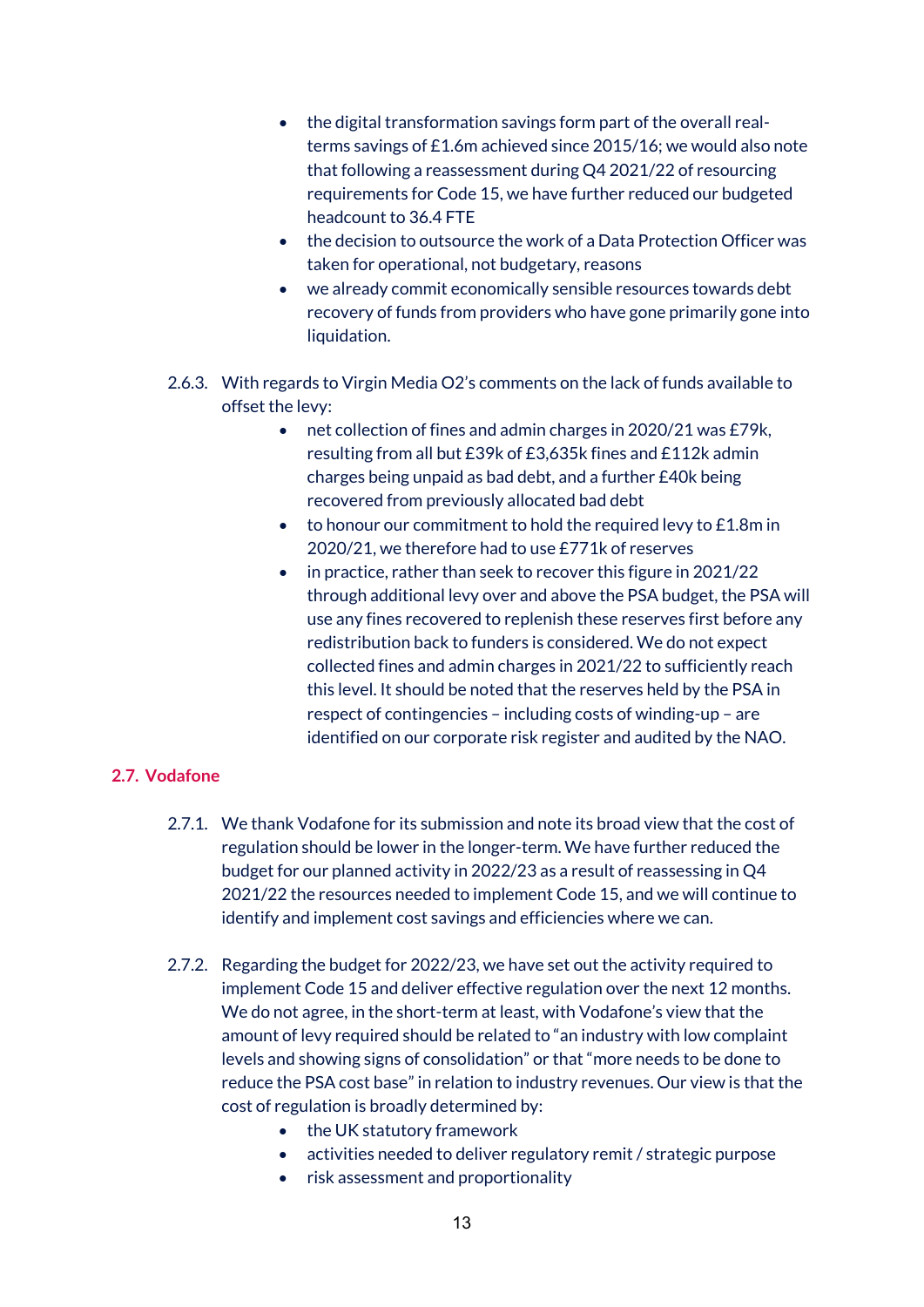• commitment to achieving operating efficiencies

- complaint and enquiry volumes
- adjudicatory policy
- market size
- commercial margins
- 2.7.3. We would reassure Vodafone in relation to concerns of an over-zealous application of Code 15 in 2022/23 that as a responsible and professional regulator we remain committed to acting in a fair and proportionate manner. We would also expect that the new Code 15 process of engagement will allow for any issues to be identified and addressed in such a way that supports any market developments by cooperative providers.
- 2.7.4. We note the range of issues Vodafone wishes the PSA to focus on during 2022/23, with which we are in broad agreement.
- 2.7.5. We do not agree with Vodafone's view that "PSA has controlled its costs but not that costs have materially reduced". Given that around 70% of our cost base relates to staff, we believe RPI is the correct measure of inflation to use since it includes changes in the cost of mortgage payments. We recognise there are different methodologies that can be used to calculate comparative values of money over time, and we are happy to confirm our approach. The budget for 2015/16 was £4,444k, which we calculate to be £5,571k in 2022/23 prices using a methodology based on RPI at the start of each financial year, and current RPI of 7.5% for the 2022/23 year. An alternative methodology such as the Bank of England Inflation Calculator uses average annual inflation rates – with £4,444k in 2015 calculated to be worth £5,242k in 2021 and (adding a further 7.5% to get to 2022 prices) £5,635k in 2022. In either case, the 22/23 value of the £4,444k budget from 2015/16 (i.e. £5,571k or £5,635k) is significantly more than either the originally proposed budget figure of £4,069k or the final figure for the 22/23 budget of £3,878k.
- 2.7.6. In response to Vodafone's request for more information about fine recovery, we happy to clarify further:
	- net collection of fines and admin charges in 2020/21 was £79k, resulting from all but £39k of £3,635k fines and £112k admin charges being unpaid as bad debt, and a further £40k being recovered from previously allocated bad debt
	- to honour our commitment to hold the required levy to £1.8m in 2020/21, we therefore had to use £771k of reserves
	- in practice, rather than seek to recover this figure in 2021/22 through additional levy over and above the PSA budget, the PSA will use any fines recovered to replenish these reserves first before any redistribution back to funders is considered. We do not expect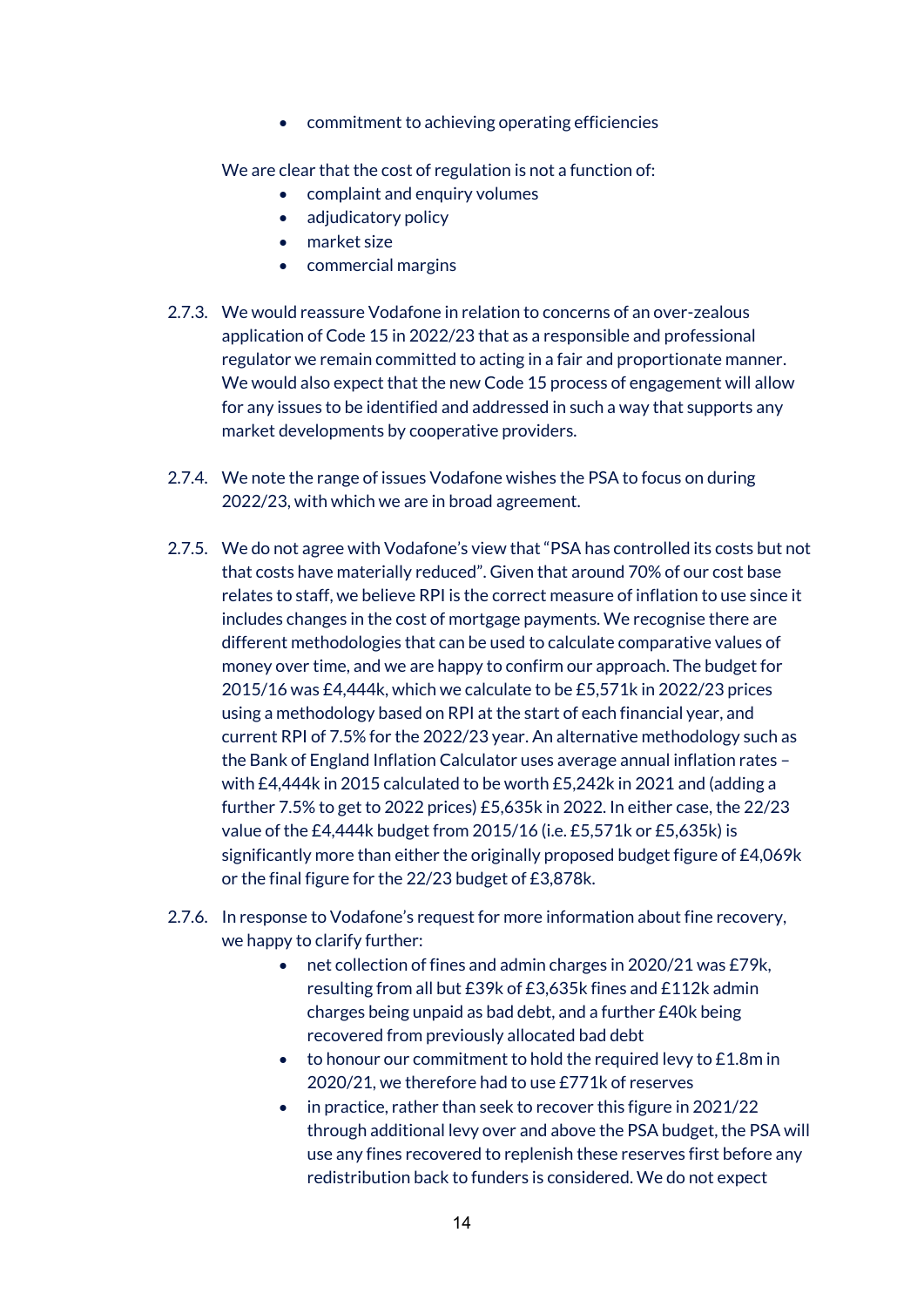collected fines and admin charges in 2021/22 to sufficiently reach this level. We also note that the reserves held by the PSA in respect of contingencies – including costs of winding-up – are identified on our corporate risk register and audited by the NAO.